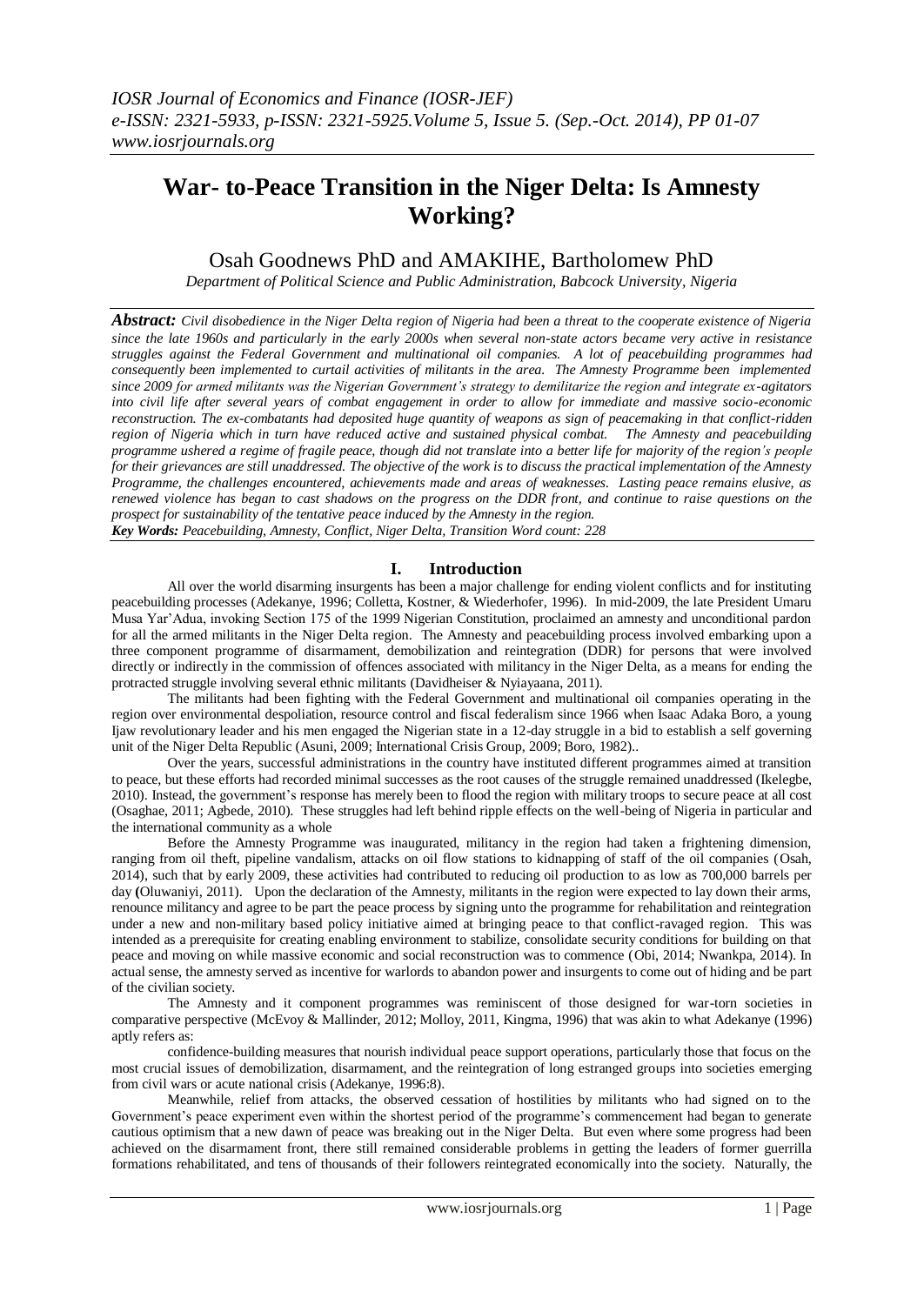Amnesty Policy along with the objectives, programmes and projects being executed under it had kindled huge interests in the new peacemaking and peacebuilding process being embarked on by the Nigerian Government in the Niger Delta.

### **II. War-to-peace transition**

The process of disarmament, demobilization, and reintegration of former combatants plays a critical role in transitions from war to peace (Knight, 2004).This process involves a broad, fragile and complex process from peace agreement to demobilization and reintegration program for ex-combatants. According to Özerdem (2002) there is a close interrelationship between the successful disarmament, demobilization and reintegration (DDR) of former combatants and the sustainability of peace-building processes. The success of that process in the long run determine whether the transition will bring about sustained peace or relapse into armed hostilities (Sisk, 2001; Kingma, 2000).

For a successful transition, there is need for a comprehensive change in terms of structure, orientations and attitudes; new institutional forms in place, and perception and orientations altered in order to manage and sustain the provisions of settlement, the requirements of conflict resolution, peaceful co-existence and peace. This therefore must involve social reconciliation, economic regeneration and poverty alleviation, natural resource management, security and stability and humanitarian assistance to displaced persons and other venerable groups Ikelegbe (2010). Transitions programs involve combatants who agree to lay down their weapons, the government that seek an end to the armed conflict and the communities that receive or reject the demobilized combatants. Thus, successful demobilization and reintegration program for ex-combatants is key to an effective transition (Le Billon, 2000; Colletta, Kostner, & Wiederhofer, 1996).

# **III. Theoretical Consideration**

The theory adopted for this study and based on the conceptual scheme about sustainability of peace is the Balance of Forces (Adekanye, 1997; 2001), although it was with the "post-military state" that that earlier version of the theory was concerned (Adekanye, 1984). The theory deals with the sustainability question about peace which all post-conflict societies face generally. The essence of the "balance of forces"-informed theory, on sustainability of peace, is about minimizing the role of 'spoilers' in the peace process, which include the 'possible losers' and/or 'rejectionists' from a given peace process and the war-lords with huge investments in the previous war-economy on the one hand, and maximizing the momentum for peace generated by the more positive factors and forces, including the sense of war-weariness and new interests in and orientations towards conflict resolution through non-violent means, on the other hand, or better still, about finding out which of these constellations of factors or forces are more dominant in a given post conflict scene.

Operating on the post-transition stage and as against those potentially destabilizing social forces are other interests and values that work to neutralize the strength of the former, and by implication to enhance the prospects for sustainable peace, security, democratic consolidation, and development. These other "countervailing interests, forces, and values" working to promote peace, and identified by Adekanye (1997:364-5) include the following among others: Emergent democratic institutions, processes, and sentiments (not necessarily limited to conventional Western-style liberal democracy, but including other forms as well); New interests in and orientations towards conflict resolution through non violent means; Ease and rapidity with which post-conflict governments are able to adapt and respond to demands for broad-based participation by all sectors of society (classes, organized interests, nationalities, and ethnic groups) as stakeholders in the polity; New safeguards for controlling the armed forces and the means of violence they control, by assuring their transformation into instruments of a democratic state; Role of parliamentary committees, civil society groups, etc, in ensuring accountability and transparency of the new political and military institutions towards the public (security sector reform); Sense of war-weariness, and how deep and widespread (i.e. whether the initial expectations about peace as a desirable end in itself still hold); and to what extent and how long this can be sustained, or even manipulated, to make the spectre of a 'return to war' generally unacceptable (i.e something to be avoided at all costs); The new supportive global environment, pushing for conflict resolution, peace, democracy, and human rights; Above all, level of performance, that is whether the authorities are able to tackle urgently the gargantuan post-war reconstruction task facing them as well as (re)distribute the "fruits" of the peacebuilding process/post-liberation struggles, when, and how.

In assessing the reversal of given transition"s fortunes and outcomes, the signals to look for in comparative setting, and possibly for counteracting these relate to where the balance tilts between those negative and positive forces, that is whether the positive forces outweigh the negative ones. The future of a given transition's outcomes and consolidation of its gains is assured, the theory postulates, if those positive forces are greater than the negative factors. The converse, or opposite, is the case, where and when those "important social forces posing potential threats to peace" exercise stronger influence than the "countervailing interests, forces, and values" working to promote peace, so concludes the theory. Upon closer and careful scrutiny, it may be noticed that elements embodying Adekanye"s "balance of forces" conceptual scheme just summarized are not meant to be exhaustive, but can be broadened to include such other concerns as "justice" versus "reconciliation", as well as "power-sharing" versus "inclusiveness". After all, while those two contrasting sets of concerns may not appear formally included above, issues of 'justice', 'reconciliation', 'power-sharing' and 'inclusiveness' have been central to all the theoretical essays combined with empirical studies where the author first broached and subsequently refined the theory about 'balance of forces' (Adekanye, 2007; 2001; 1997; 1996).

#### **IV. Activities Regarding the Phases of the Niger Delta Amnesty Programme**

As discussed in the introductory session, the amnesty programme had three basic components namely disarmament, demobilization and reintegration (DDR) which involved acceptance of the amnesty by the militants and letting go ties with former bands of violence, then getting back into civil society with reinsertion packages. The preceding discussions highlight the implementation of the individual phases of the programme.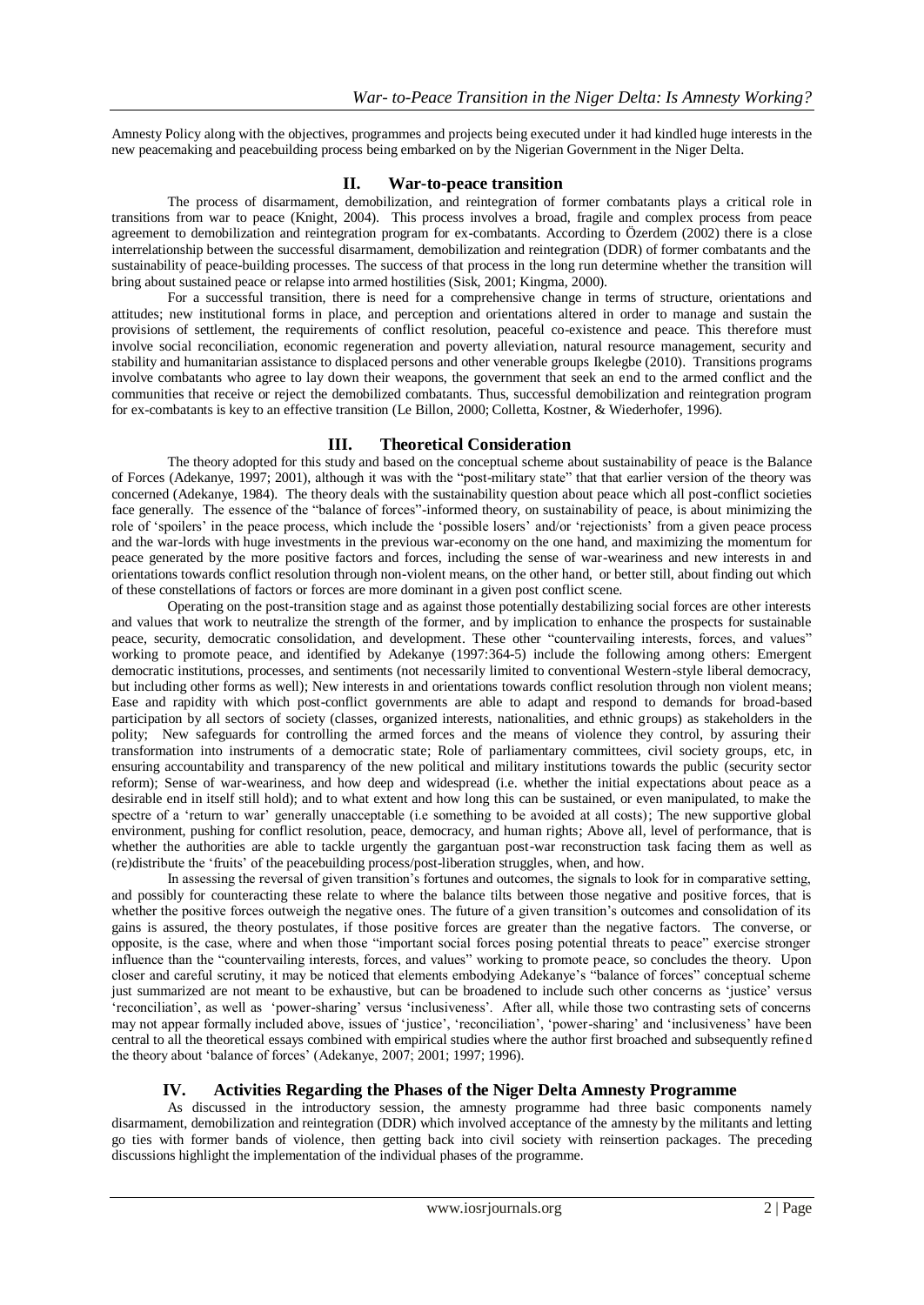The first programme been disarmament commenced June 25, 2009 to October 4. At the end of the moratorium over 20,000 militants were disarmed and registered. The highest numbers of the ex-militants registered during the first phase of the disarmament exercise came from Rivers State, with 6,997, closely followed by those of Bayelsa State origins, with 6,961, and those from Delta with 3,361. The others came from the other Niger Delta six states. This number included 133 women, but no record of child soldiers (NDAP, 2009). At the end of the exercise 18 gunboats, 299,032 rounds of ammunition, 3,831 weapons, 4,377 magazines, 2,072 explosives, and a number of rocket launchers were reported to have been surrendered by the militants to the Government security agencies (Oluwaniyi, 2011). In November 2010, a second phase of 6,166 came from a number of militant groups that claimed to be disarmed after the period of the grace had elapsed. Consequently, the number rose to 30,000 in December 2012, when another 3,642 were included to the programme as the third phase (Agbede, 2010; Akpan, 2010). Ubhenin (2013) argue that the disarmament process was not holistic in nature for it left arms in the hands of many militants and excluded the stockpiles of arms in the communities. This may have accounted for the resurgence of crimes in the post-amnesty era in the region. For those reasons, Ikelegbe (2010) concluded, that this exercise could not have succeeded in achieving complete and comprehensive.

The second component which is demobilization of the disarmed militants was to have commenced immediately after the October 2009 disarmament exercise, but lay in comatose until May 2010 due to the sudden medical trip of President Yar"Adua to Saudi Arabia and his consequent death. Participants were moved to the demobilization camp by the Amnesty Implementation Committee and expected to spend at least two weeks at the rehabilitation camp in batches. The reason for the phased camping was to adequately carry out intensive non-violence transformational training and reorientation programme per batch of about 1,000 to 1,500 ex-militants. The transformational/reorientation activities in the camp were to extinguish the belief violence and provide another alternative tailored to achieving the objectives outlined in conformity with international best standards (Akinwale, 2009). A centre at Obrubra in Cross River State was chosen as a single processing camp. The camp was officially opened on June 28, 2010. Militants who disarmed in the first phase were admitted to camp in a total of 17 batches (Ojum, 2011).

The third and final process is the reintegration/reinsertion programme involved re-engaging the combatants into the social and economic aspects of society. Government agencies and major stakeholders including civil society groups, donor partners and local and international NGOs were to partner in driving this phase of the programme through. The exmilitants were to develop potentials in lucrative and sustainable economic ventures including educational pursuits to enable them live economically productive lives after years of combat (Mbalisi, Eheazu, Kiyenowei, 2012). Placement into the various skills acquisition/vocational programmes was based on expressed interests and performance in placement evaluations for pipeline welding, underwater welding, ocean diving, crane operations, aviation, boat building, oil drilling, automobile technology, fish farming and entrepreneurship as well as formal education. Other available vocations included commercial pilot, aircraft engineering, grounds handling operations and air traffic control (Sunday Vanguard, March 23, 2014; NDAP, 2009).

Of those who opted to further their education, 711 were sent to universities/colleges in several countries around the world to study various courses including: Law, Political Science, Business Management, Mass Communication, International Relations, Public Administration, Accountancy, Information & Communications Technology, Medicine, Engineering, Applied Sciences, Radio Electronics, Building and Construction Technology in Benin Republic, Ghana, South Africa, Kenya, United States of America, United Kingdom, Malaysia, Romania, United Arab Emirates, India, South Korea, Russia, Cyprus, Belarus, Italy and Turkey, Israel, Sri Lanka, The Philippines as well as Trinidad and Tobago, Greece, and Canada. Another 2,334 are still undergoing training within Nigeria. About 2,922 delegates had already graduated from the offshore centres while 5,145 had completed vocational training within the shores of Nigeria (Amnesty News, 2012).

| Table 1 Remiegration 110gress Report |                                             |       |       |  |  |  |  |
|--------------------------------------|---------------------------------------------|-------|-------|--|--|--|--|
| In training                          | Graduated from skill acquisition            |       |       |  |  |  |  |
| Vocational                           | Off shore                                   |       | 2,922 |  |  |  |  |
| Offshore 1,431                       | On shore                                    |       |       |  |  |  |  |
| On shore $1,341$                     | Welding/Fabrication                         | 2,350 |       |  |  |  |  |
|                                      | Entrepreneur                                | 2,709 |       |  |  |  |  |
|                                      | Pipe fitting                                | 75    |       |  |  |  |  |
|                                      | Carpentry & Plumbing                        | 140   |       |  |  |  |  |
|                                      | Oil drilling & marine related courses       | 823   |       |  |  |  |  |
|                                      | Electrical installation                     | 189   |       |  |  |  |  |
|                                      | <b>Information Communication Technology</b> | 225   |       |  |  |  |  |
|                                      | Crane duty operation                        | 912   |       |  |  |  |  |
|                                      | Boat building                               | 149   |       |  |  |  |  |
|                                      | Others                                      | 440   |       |  |  |  |  |
|                                      |                                             |       | 5,145 |  |  |  |  |
| Total<br>2,772                       | Total                                       |       | 8,067 |  |  |  |  |
| Educational                          |                                             |       |       |  |  |  |  |
| Off shore 711                        |                                             |       |       |  |  |  |  |
| Onshore 466                          |                                             |       |       |  |  |  |  |
| Remedial 90                          |                                             |       |       |  |  |  |  |
| 1,267<br>Total                       |                                             |       |       |  |  |  |  |

#### **Table 1 Reintegration Progress Report**

**Source: Author's compilation, 2013**

So far, about 200 Nigerians have either been trained or are in training under the Presidential Amnesty Programme's aviation programme, 48 are already commercial pilots, of this 21 are currently undergoing specialization training at the Lufthansa Aviation College in Germany while 9 others are at CAE Oxford in England, and still others are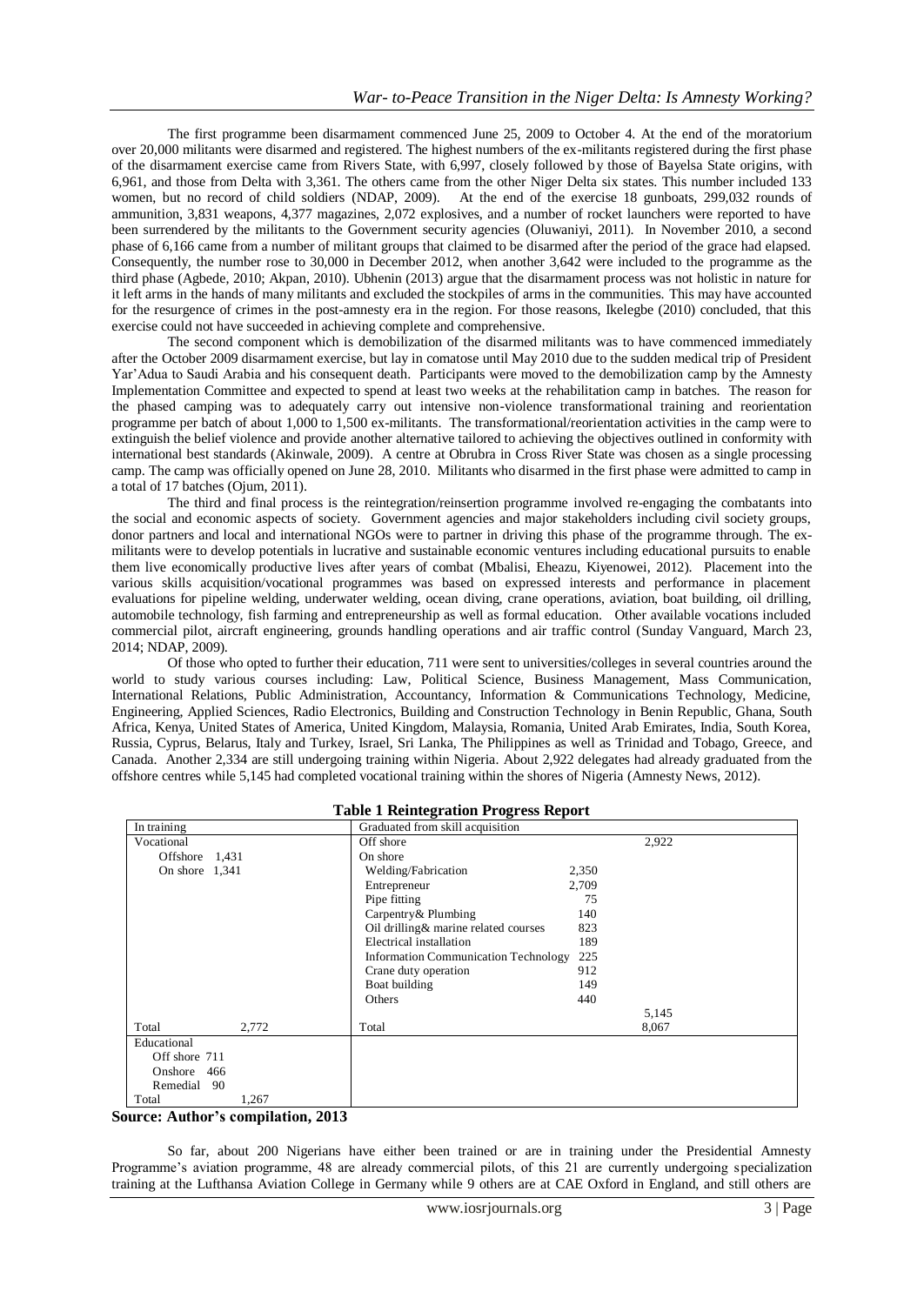undertaking helicopter training in Egypt and Italy (Sunday Vanguard, March 23, 2014). Thus, David Mark Nigeria"s Senate President in 2012 had course to say that "the Aviation College in Nigeria has not trained more than 250 pilots since inception in 1964, but the Amnesty Programme has within two years trained close to 200 pilots" (Amnesty News, 2012).

Upon completion of one"s vocational training, the Amnesty Implementation Committee promised that beneficiaries would not be given cash, but the tools and equipment needed to start up their own businesses around the Niger Delta or any place they chose within Nigeria. These businesses were to be monitored and evaluated for at least 12 months using log books and monthly reports to access progress. Most of the trainees had completed their programmes. A few of them have already secured job placements through the assistance of the Presidential Amnesty Office (See Table 2). But, the general problems of unemployment in the country still pose its challenges. The problem of economically reinserting beneficiaries and indeed the teeming youths of the region in gainful productive ventures still persist (Ubhenin, 2013).

| N <sub>0</sub> | <b>Training centre</b>                    | <b>Course</b>              | Location     | No. of delegates |  |  |
|----------------|-------------------------------------------|----------------------------|--------------|------------------|--|--|
|                | Proclad Academy (ICNPD)                   | Welding & Fabrication      | <b>UAE</b>   | 30               |  |  |
|                | Century Energy Group                      | Marine, Diving, Sea Faring | Nigeria      | 40               |  |  |
|                | Plants & Processing Service               | Welding & Fabrication      | Nigeria      |                  |  |  |
|                | <b>Ashland Investment</b>                 | Welding & Fabrication      | South Africa |                  |  |  |
|                | Learning Resources                        | Welding & Fabrication      | Ghana        | 10               |  |  |
|                | $\sim$ $\sim$ $\sim$ $\sim$ $\sim$ $\sim$ |                            |              |                  |  |  |

|  |  | Table 2 Details of locations were these are retained and the numbers |
|--|--|----------------------------------------------------------------------|
|--|--|----------------------------------------------------------------------|

**Source: PAP (2013)** 

#### **V. Gains of the Amnesty Programme**

The implementation of the amnesty programme has elicited mixed reactions among commentators and scholars. Some say the programme has been a relative success. Oluwaniyi (2011), Egwemi (2010) say, the programme's implementation and response to security stabilization has been fairly successful. As Ajaero (2010) says:

For those who actually know the cost of violence and the quantity of arms and ammunition in the region, the decision of the repentant militants to embrace peace is one of the best things that have happened to the country in 2009. A state of war has been averted by their decision to lay down arms. This is a great act of patriotism (Ajaero, 2010).

In a way the Amnesty Programme had presented a unique opportunity to build capacity of the youths as well as reintegrate agitating youths of the Niger Delta into the mainstream Nigeria as a confidence-building strategy while gradually addressing the root causes that necessitated the conflict in the first place. Thus Kuku (2012) though government personnel expressed satisfaction on the programme"s implementation, when he said that "the Amnesty is saving lives and saving Nigeria from political and economic grief".

The amnesty introduced a milieu of induced fragile peace. The security situation stabilization has given opportunity for fixing decaying infrastructures. Thus, Hon. Kingsley Kuku, Chairman of the Presidential Amnesty Programme while addressing newsmen in a press conference in Abuja on Feb 9th 2012 outlined the benefits of the Amnesty Programme to include: entrenching peace in the creeks, drastically reducing the menace of kidnapping, destruction of oil facilities and increase in the nation's quota of oil production. The amnesty programme has brought with it temporary respite from the activities of various youth militia groups in Niger Delta region. That temporary respite have imparted positively on the oil companies with increased daily production of the crude oil. The result is that Nigeria's oil production increased from 700,000 barrels per day to 2.4. With this, increase, Nigeria has resumed its position of meeting its OPEC quota and would meet its contractual obligations.

The amnesty and consequent transformation of militants of former militants necessitated partnership in humanitarian services during the 2012 floods that engulfed several states of Nigeria, the ex-militants contributed two thousand Naira each from their monthly stipend amounting N52.7 million to procure relief materials in order to alleviate the deplorable situation which the flood created (Osah, 2014).

## **VI. Challenges and Weaknesses of the Amnesty Programme**

Despite the successes recorded so far, there are challenges facing the implementation of the Amnesty Programme. Osah (2014), Nwajiaku-Dahou (2010), Ikelgbe, 2010 had catalogued the many challenges facing the implementation of the amnesty programme to include:

#### **i) Refusal by prominent militants to be part of the Amnesty Programme**

The first challenge of the Amnesty Programme at its commencement was that some militants were skeptical of its logical implementation (Ikelegbe, 2010). Asari-Dokubo had particularly advanced the argument that he was not a criminal but a fighter for justice, therefore did not need Amnesty to walk as a freeman in the streets. After all, it was after the amnesty of 2004 that he was tricked to visit Abuja for a peace talk, only to be detained for several months without trial. Akete Tom demanded the withdrawal of the Joint Task Force (JTF) troops from the region as a condition for surrendering his weapons. Tompolo demanded for an extension of the deadline by additional three months, this the government did not oblige. Henry Okah had also said he was not going to be part of the amnesty initially (Ogbuenyi, 2009).

#### **ii) Continuing Shadow of the "spoilers"**

The "spoilers problems" initially posed by a few of the top leaders of the militia formations continues to cast shadow on the Amnesty-induced peace process. For instance Akete Tom and Chief Government Ekpemukpolo alias "Tompolo" had been adamant until just few hours before the expiration of deadline of the Amnesty on October 1 and October 4, 2009 respectively, including Henry Okah, acclaimed leader of MEND who was arrested in Angola and later deported to Nigeria in February 2008 and charged with 62 counts of treason, terrorism, illegal possession of firearms and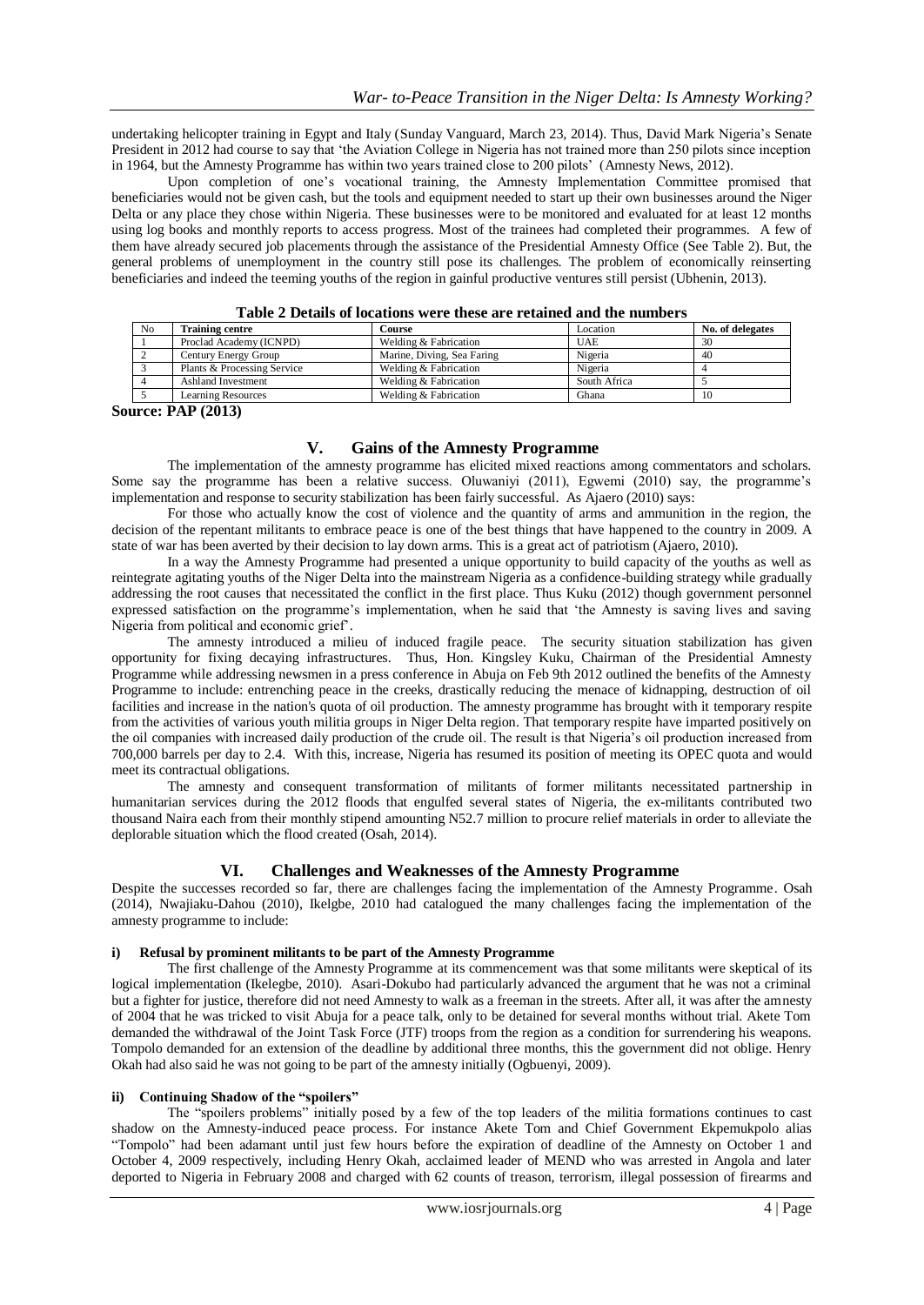arms trafficking and subsequently sentenced to 24 years imprisonment. Okah, MEND"s "Master of Arms," had been indicted by the report of the Board of Inquiry convened by the Chief of Army staff (late Lt. General Luka Yusuf) to investigate a huge theft of arms at 1 base Ordnance Depot in Kaduna (1BODK), the Ordnance Sub Depot (OSD) in Jaji and Ordnance Field Park (OFP) in Calabar since 1999 (Adeniyi, 2011).

Till date Asari Dokobo leader of the Niger Delta Volunteer Force (NDVF) had refused to accept the Amnesty because he claimed he had not been a criminal. He had been quoted to have made insinuating comments on the relative peace been experienced in the Niger Delta to the continuous stay of their son President Goodluck Jonathan as the country"s president. "General" John Togo was another known spoiler after the 2009 Amnesty. He gathered around himself other fighters who did not accept the Amnesty. His operational base was located near Ayakuroma in Delta State. His group the Niger Delta Liberation Force (NDLF) became effective in 2010 but soon crushed by the JTF in May 2011. He came to be the militants" "last man standing" in the post-Amnesty period. During that brief period the group engaged in oil bunkering and attacked and damaged several oil installations.

#### **iii) Inherent Dangers of a "War-to-Peace" Process Tied to Personalities**

As we showed earlier, the late President Yar"Adua and his deputy, Goodluck Jonathan came to exercise a crucially important, albeit personal, influence on the transition from conflict to the current Amnesty-induced peace process in the Niger Delta. Just like the "pacted" transition for ending military rule and bringing Chief Obasanjo to the presidency in 1999 (Adekanye, 2004; 1999) and not unlike the late President Yar"Adua"s own ascension to the office along with that of his deputy in 2007, the transition from conflict to the current Amnesty-induced peace process had involved the Presidency in negotiating and striking deals with some of the top militant leaders, perhaps with some prodding from other key stakeholders and interests including major oil companies, and external powers. But, as those earlier discussions also showed, the combined Personal initiatives taken by both late President Yar"Adua and Vice-President Jonathan was crucial to the breakthrough achieved to the Amnesty process. The factor continued to be important even after the death of Yar"Adua in office since his subsequent successor, President Jonathan had been part of the deals previously negotiated, besides being himself a native of the Niger Delta and perceived by both sides as one of the militants- own "son" in the government. This raises the critical question as to what will befall the Amnesty-induced peace process if and when President Jonathan is no longer in office.

Already, discordant notes about what would happen after 2015 should President Jonathan not contest and win a reelection into office. The inherent dangers of tying given peace processes to the personality of particular leaders, however powerful, are already beginning to show in the present Nigerian case under the Presidential Amnesty Programme and considerable uncertainty and indeterminacy surrounding the conditions of its successes. Discordant notes are already palpable in the air. For instance Asari-Dokubo says:

I want to go on to say that, there will be no peace, not only in the Niger Delta, but everywhere if Goodluck Jonathan is not president by 2015, except God takes his life, which we don"t pray for. Jonathan has uninterrupted eight years of two terms to be president, according to the Nigerian constitution. We must have our uninterrupted eight years of two tenures. I am not in support of any amendment of the constitution that will reduce the eight years of two tenures that Goodluck Jonathan is expected to be president of Nigeria. For very long time, our resources from the Niger Delta has been used to feed and fund Nigeria, and some people are still feeling that Nigeria is their personal property, and they can manage it the way they like, but those days are gone forever, it can never come back again. The reason there is relative peace in the country, especially in South-South geo-political zone currently is not because of the amnesty granted to Niger Delta exmilitants by late President Umaru Musa Yar"Adua"s regime in 2010, but Jonathan"s presidency (Asari Dokobo, 2013).

#### **iv) Problem of unreported arms**

Peace, lack of shooting war may have taken hold, but violent criminality is not necessarily reducing. This may be partly due to the legacy of long conflict but also partly due to large quality of unreported arms (i.e.) arms not handed in by demobilized soldiers but held in some underground cache. Hiring of these unreported arms is a lucrative business (Adekanye, 2007; 2001; 1997; 1996). At demobilization, Adekanye (2007) observes that:

a typical soldier tends to posses at least four to five guns at the point of demobilisation; and when disarmed, s/he tends to turn in one gun, while hiding the remaining others perhaps some private underground cache somewhere. There may not be need to resort to the use of these illegally stocked "surplus weapons" if the ex-soldiers is properly reintegrated and the sustainable means of livelihood and the society faces no prospects of 'return to war'. Let none of those conditions hold, and the owner of those illegally stocked weapons finds the need to bring these back into circulation for use (Adekanye, 2007:196).

There are strong indications that the Amnesty left arms in the hands of many militants, who were not demobilized, thus the propensity to greater sabotage, vandalism, cultism, kidnapping, killings and protests. Joseph (2010) says though several arms and ammunitions were turned in by the militants, it is certainly low and inadequate when compared with the militants that registered for the Amnesty Programme. Hence some believe that the resurgence of militancy in the regions is a reflection of the failure of the Amnesty Programme.

There has been gradual return of criminality and violence in the post-amnesty era, which has began to cast a doubt if militants truly surrendered all the weapons in their possession (Ikelegbe, 2012). New militants" camps have begun to resurface already in the region. Many militants who were not well paid by the executors of the programme are finding their way back to the creek (Ubhenin, 2013). This resurgence of militant camps fuels oil bunkering, electoral violence, kidnapping, piracy, arms trafficking, petty crimes and other security challenges which unemployed youth take advantage of to make a living. Efforts to address the security driving forces tend to be undermined by weak capacity of the security forces to control the illegal activities (Anaesoronye, 2013; Francis, LaPin & Rossiaco, 2011).

However, the insecurity that had threatened the nation"s economy cannot come to an end immediately with the "euphoria" of the Amnesty. For the Amnesty to make meaning impact, massive development, corrupt practices of state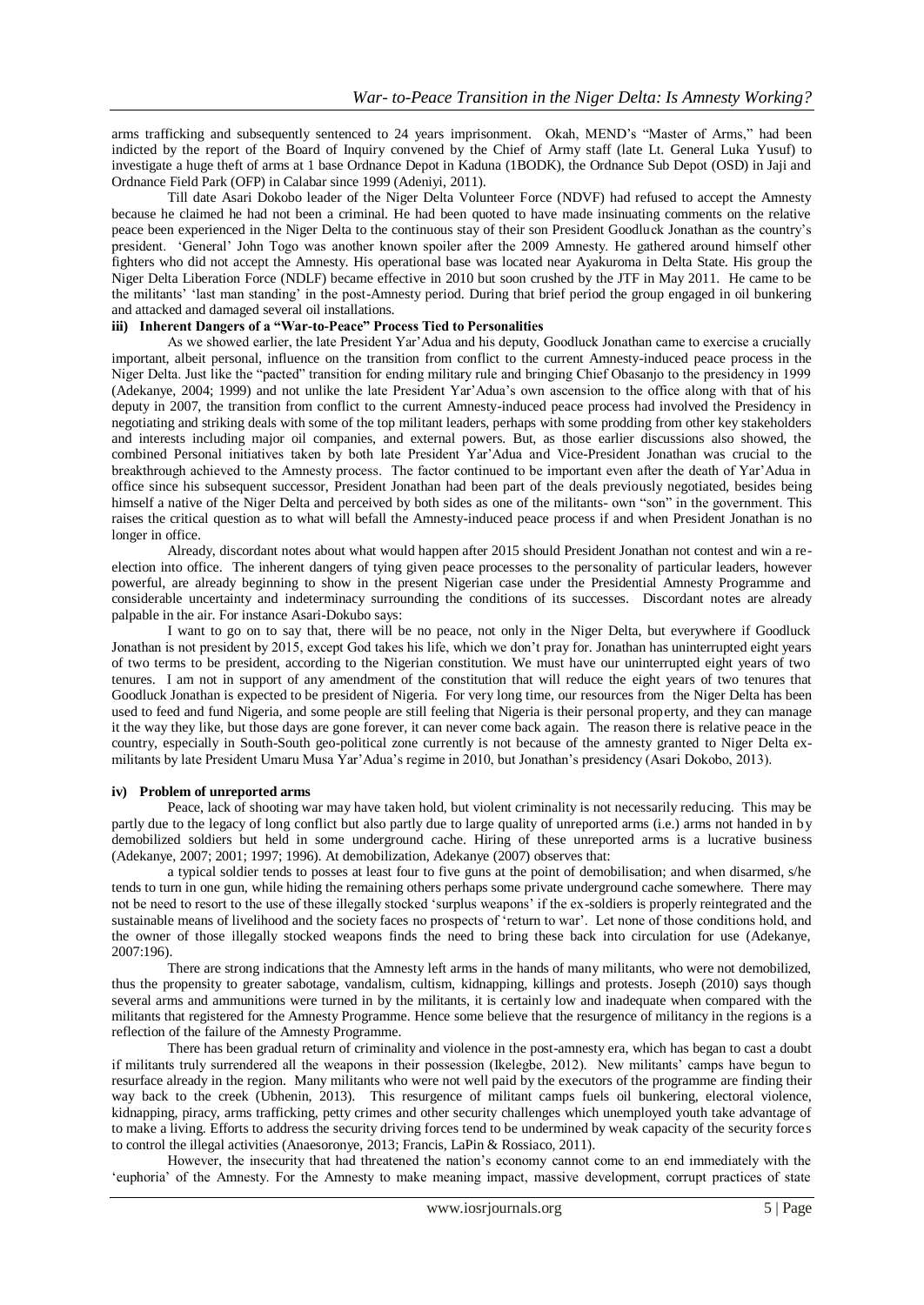leaders, irresponsibility of the MNCS, poverty, neglect which formed part of the root causes of the conflict must be addressed (Aaron & George, 2010; Ikelegbe, 2010).

**vi) Unmet Grievance:** The grievances of the region against environmental insecurity, underdevelopment and distributive justice in the oil rents are not yet addressed (Aghedo, 2013). Thus Ikelegbe (2010) states that the Government was not ready for broad and meaningful dialogue on the issues at the root of the crisis and pretending to be talking peace, but was actually arming and equipping the military through hardware purchases for a military onslaught. Meanwhile, the reasons for militia fighting have not been addressed. As well the JTF deployment was still intact and constituted a threat to militants during the 60 day moratorium. Ikelgbe further stated that the extant reports of commissions and committees on the region were not been implemented.

#### **VII. Prospects of Peace Consolidation and Post-conflict Stability**

What the combination of challenges analyzed above portends are greatly worrying signals for sustainability and consolidation of the peace that the Amnesty Programme had envisaged when it was launched. Of course, the other consideration that is going to prove useful for achieving peace consolidation and postconflict stability here is whether, and to what extent, the tentative progress in demobilization, disarmament, and reintegration (i.e. on the Amnesty implementation front) is matched by commensurate progress in repairing the physical and psycho-social damage of war, infrastructural development, reduction of unemployment and poverty (meaning social and economic reconstruction). Ultimately, as most scholars on war-to-peace transition have demonstrated, it is the most crucial factor on which hangs the peace and orderly development of any postconflict society (Ikelegbe, 2010; Adekanye, 1996; Sisk 2001; Kigma, 1996).

## **VIII. Conclusion and Recommendations**

The Niger Delta Amnesty Programme is relatively successful judging from other DDR experiences launched elsewhere by the international community in war torn societies, but the peace been experienced is fragile. Given that there are numerous flaws the Niger Delta DDR has recorded good success in regarding the three components. The increase in Nigeria's quota of oil production is a result of reduced incidence of kidnapping, which provides the right environment for the repairs of oil and gas infrastructures damaged during the period of militant agitation (Mbalisi, Eheazu & Kiyenowei, 2012; Kuku, 2012; Oluwaniyi, 2011).

More so, the tentative peace has provided ample opportunity for local and expatriate contractors who previously relocated and abandoned various projects to other regions and countries to return and fast-track sustainable development in the Niger Delta Region. International organizations were not involved in the amnesty. Such involvement would build trust and reputation that can guarantee security and safety of what has been promised. The challenges if not well managed could reignite and result into destabilization of the achieved relative peace.

On how to reduce the inherent dangers of tying Amnesty Programme to personalities of key political and militant individuals however important, efforts must be made to deepen process, by getting other major stakeholders to "own" the peace. The non-militant elements of various communities in the Niger Delta must be involved and their own stakes and interests emphasized in the building of peace. If this is not done, the tentative peace induced by the Amnesty Programme may unscramble even before 2015.

For dealing with "spoilers" in and/or "possible losers" from the peace process, there is need for a continuous dialogue with the former militia groups identified by the study as "spoilers" in and/or "possible losers" from the Amnesty process, given (a) the standing risk they constitute; (b) incapacity of the authorities from Federal through States to Local Government to use force to get them to submit to the Amnesty-induced peace. More so, as with such others regarding "war-to-peace" transition research projects (Sisk, 2001; Adekanye, 1996; Kingma, 1996) has been that "demobilization" has not been accompanied by "effective disarmament". Thus, creative strategies (e.g. 'cash for guns'; institution of peace and stability committees at community levels to take charge of ownership, control and use of weapons; etc.) will be needed to deal with the suspected large quantity of unreported arms diffused throughout the region. These illegally stocked "surplus" weapons are known to pose continuing security threats in any post-conflict society. Arms mop-up exercise and demilitarization of the Niger Delta region should be another priority on the Federal Government's policy agenda.

#### **References**

- [1]. Aaron, K.K. & George D. (2010). Placebo as Medicine: The Poverty of Development Intervention and Conflict Resolution Strategies in the Niger Delta region of Nigeria. Port Harcourt: Kemuela Publications
- [2]. Adekanye, J. B (1984). "Politics in a Post-Military State in Africa," Il Politico (Pavia, Italy), XLIX (1), pp 25-60. An abbreviated version of article appeared in Christopher Clapham Regimes, London, Croom Helm, 1985: 64-94.
- [3]. Adekanye 1999
- [4]. Adekanye, J. B. (2001). From Violence to Politics: Key Issues Internationally, Being the Text of Invited Keynote Address Presented at the Ethnic Studies Network (ESN) International Conference hosted by INCORE, University of Ulster at